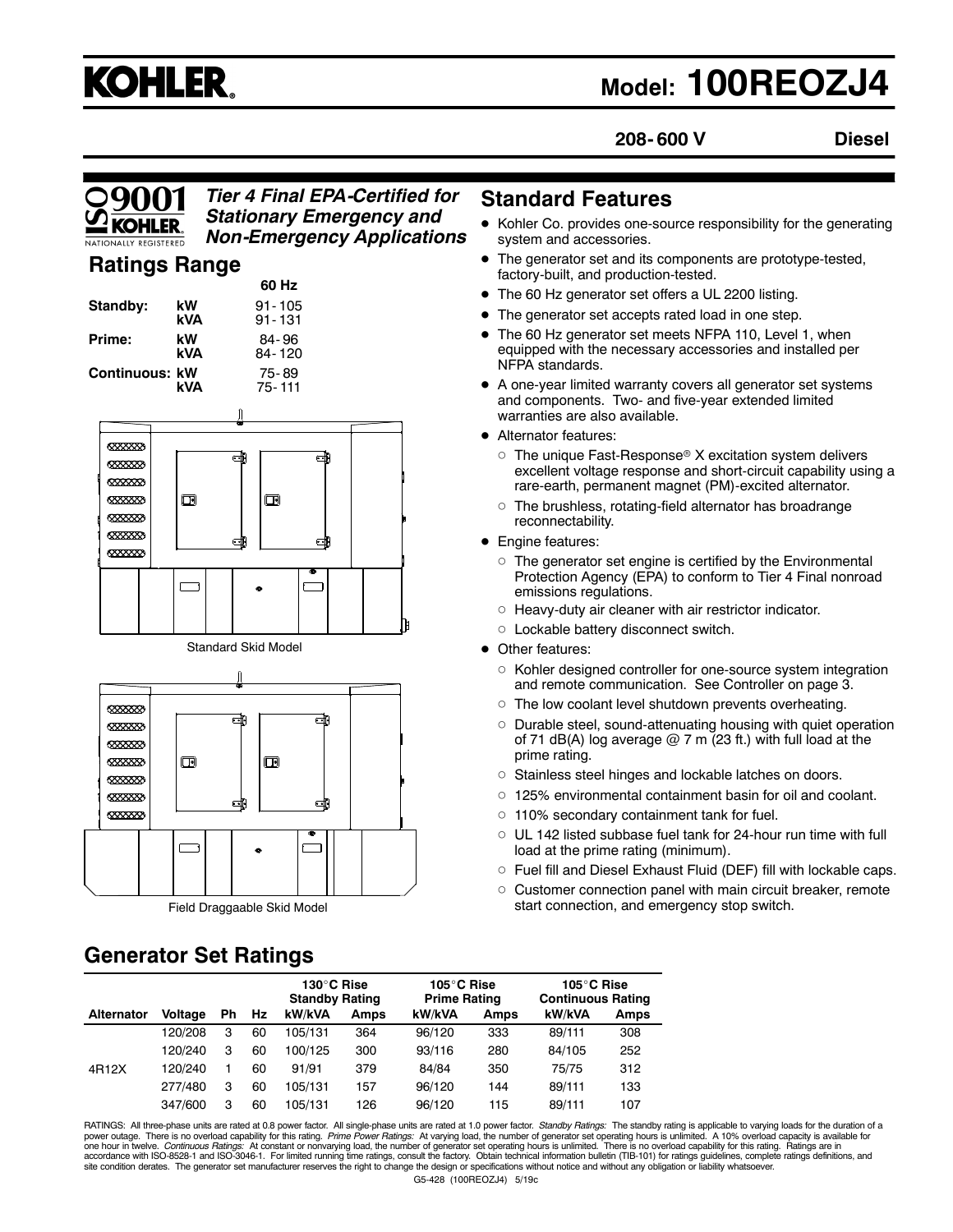#### **Alternator Specifications**

| <b>Specifications</b>             |                                          | <b>Alternator</b>                         |
|-----------------------------------|------------------------------------------|-------------------------------------------|
| Manufacturer                      |                                          | Kohler                                    |
| Type                              |                                          | 4-Pole, Rotating-Field                    |
| Exciter type                      |                                          | Brushless, Rare-Earth<br>Permanent-Magnet |
| Leads: quantity, type             |                                          | 12, Reconnectable                         |
|                                   |                                          | 6, 600 Volt                               |
| Voltage regulator                 |                                          | Solid State, Volts/Hz                     |
| Insulation:                       |                                          | NFMA MG1                                  |
| Material                          |                                          | Class H                                   |
| Temperature rise                  |                                          | 150°C, Standby                            |
| Bearing: quantity, type           |                                          | 1, Sealed                                 |
| Coupling                          |                                          | Flexible Disc                             |
| Amortisseur windings              |                                          | Full                                      |
|                                   | Voltage regulation, no-load to full-load | ±0.5%                                     |
| One-step load acceptance          |                                          | 100% of Rating                            |
| Unbalanced load capability        |                                          | 100% of Rated<br><b>Standby Current</b>   |
| Peak motor starting kVA:<br>480 V | 4R12X (12 lead)                          | (35% dip for voltages below)<br>448       |

- NEMA MG1, IEEE, and ANSI standards compliance for temperature rise and motor starting.
- Sustained short-circuit current of up to 300% of the rated current for up to 10 seconds.
- Sustained short-circuit current enabling downstream circuit breakers to trip without collapsing the alternator field.
- Self-ventilated and dripproof construction.
- Windings are vacuum-impregnated with epoxy varnish for dependability and long life.
- Superior voltage waveform from a two-thirds pitch stator and skewed rotor.
- $\bullet$  The unique Fast-Response® X excitation system delivers excellent voltage response and short-circuit capability using a rare-earth, permanent magnet (PM)-excited alternator.

#### **Engine**

**Exhaust**

#### **Engine Specifications** Manufacturer **Manufacturer** John Deere Engine model, type 4045HFG09 4-Cycle, Turbocharged Charge Air Cooled Cylinder arrangement 4 Inline Displacement, L (cu. in.) 4.5 (275) Bore and stroke, mm (in.) 106 x 127 (4.19 x 5.0) Compression ratio 17.2:1 Piston speed, m/min. (ft./min.) 457.2 (1500) Main bearings: quantity, type 5, Replaceable Insert Rated rpm 1800 Max. power at rated rpm, kWm (BHP) 124 (166) Cylinder head material Cylinder head material cast Iron Crankshaft material **Forged Steel** Valve material: Intake Silicon-Chrome stem with Inconel head (NiCr) Exhaust **CrMo Alloy** Governor: type, make/model Electronic Frequency regulation, no-load to full-load Isochronous Frequency regulation, steady state  $\pm 0.5\%$ Frequency **Fixed** Air cleaner type, all models Dry

#### **Application Data Engine Electrical**

| <b>Engine Electrical System</b>                   |                                                                                                    |
|---------------------------------------------------|----------------------------------------------------------------------------------------------------|
| Battery charging alternator:                      |                                                                                                    |
| Ground (negative/positive)                        | Negative                                                                                           |
| Volts (DC)                                        | 14                                                                                                 |
| Ampere rating                                     | 90                                                                                                 |
| Starter motor rated voltage (DC)                  | 12                                                                                                 |
| Battery, recommended cold cranking<br>amps (CCA): |                                                                                                    |
| Quantity, CCA rating each                         | One, 450                                                                                           |
| Battery voltage (DC)                              | 12                                                                                                 |
| Fuel                                              |                                                                                                    |
| <b>Fuel System</b>                                |                                                                                                    |
| Fuel supply line, min. ID, mm (in.)               | 8(0.31)                                                                                            |
| Fuel return line, min. ID, mm (in.)               | 4.8(0.19)                                                                                          |
| Max. lift, fuel pump: type, m (ft.)               | Electronic, 1.8 (6.0)                                                                              |
| Max. fuel flow, Lph (gph)                         | 58.3 (15.4)                                                                                        |
| Max. return line restriction, kPa (in. Hg)        | 20(5.9)                                                                                            |
| Fuel prime pump                                   | Automatic                                                                                          |
| Fuel filter                                       |                                                                                                    |
| Primary                                           | 2 Microns                                                                                          |
| Recommended fuel                                  | ASTM D975 or FN 590<br>Ultra Low Sulfur Diesel<br>(ULSD) with sulfur content<br><15 mg/kg (15 ppm) |
| Lubrication                                       |                                                                                                    |

| <b>Exhaust System</b>                                                             |            |
|-----------------------------------------------------------------------------------|------------|
| Exhaust manifold type                                                             | Dry        |
| Exhaust flow at rated kW, $m^3$ /min. (cfm)                                       | 17.0 (600) |
| Exhaust temperature at rated kW, dry<br>exhaust, $^{\circ}$ C ( $^{\circ}$ F)     | 496 (925)  |
| Allowable back pressure, kPa (in. Hg)                                             | 22.7(6.7)  |
| Back pressure available after losses due<br>to exhaust aftertreatment system, kPa |            |
| (in.Hq)                                                                           | 6(1.8)     |
| Exhaust outlet size at user connection<br>point, mm (in.)                         | 76 (3)     |

#### **Lubrication**

| <b>Lubricating System</b>                                      |                        |
|----------------------------------------------------------------|------------------------|
| Type                                                           | <b>Full Pressure</b>   |
| Oil pan capacity, $L$ (qt.) $\S$                               | 20.5(21.7)             |
| Oil pan capacity with filter, L (qt.) $\S$                     | 21.0(22.2)             |
| Oil filter: quantity, type $\S$                                | One, Cartridge         |
| Oil cooler                                                     | Water-Cooled           |
| Oil type $§$                                                   | API CJ-4 or ACEA E6-E9 |
| § Kohler recommends the use of Kohler Genuine oil and filters. |                        |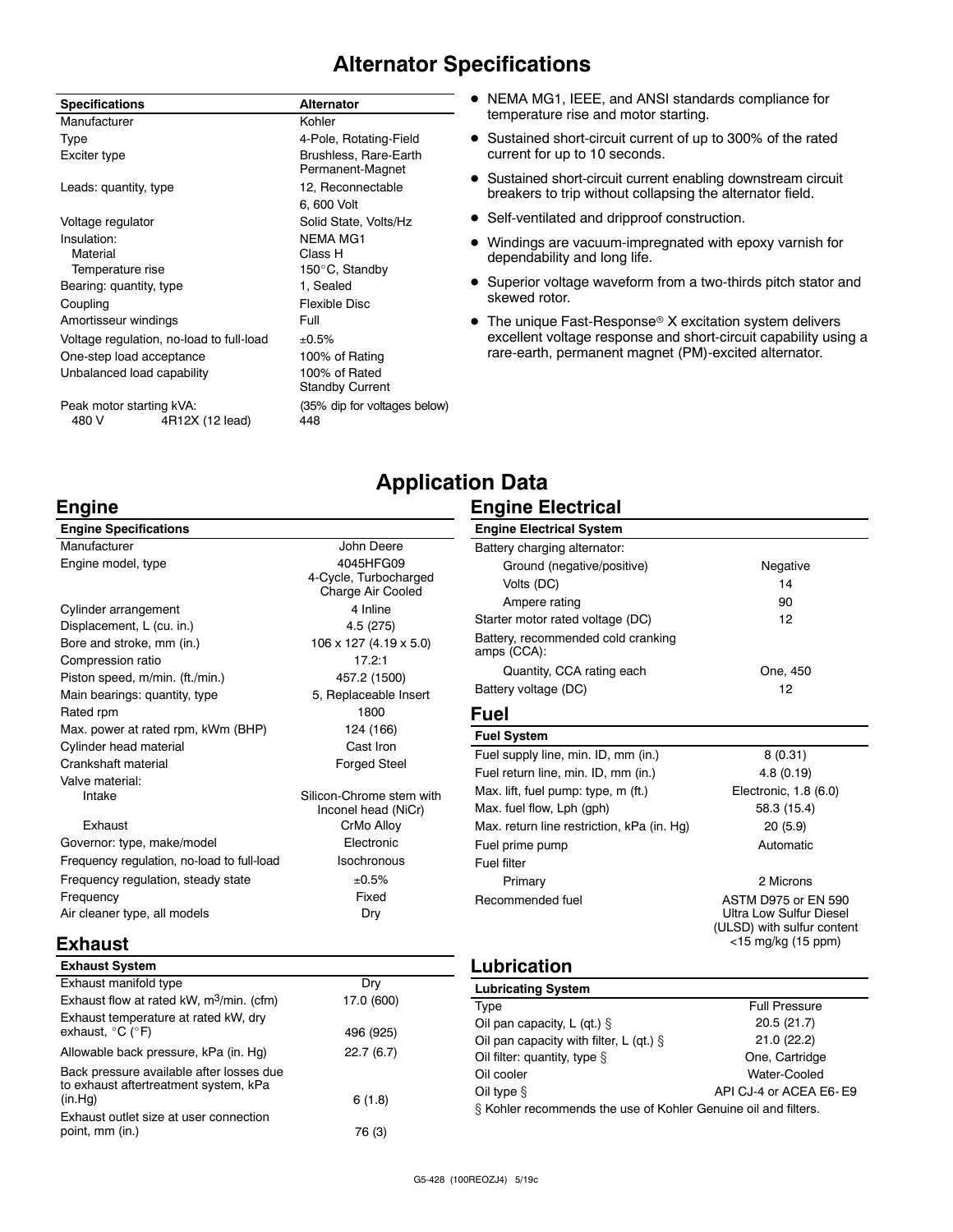#### **Application Data**

#### **Cooling**

| <b>Radiator System</b>                                                                                |             |
|-------------------------------------------------------------------------------------------------------|-------------|
| Ambient temperature at standby rating,<br>$^{\circ}$ C ( $^{\circ}$ F)                                | 40 (104)    |
| Ambient temperature at prime power<br>and continuous ratings, $^{\circ}$ C ( $^{\circ}$ F)            | 45 (113)    |
| Engine jacket water capacity, L (gal.)                                                                | 8.5(2.25)   |
| Radiator system capacity, including<br>engine, L (gal.)                                               | 26.1(6.9)   |
| Engine jacket water flow, Lpm (gpm)                                                                   | 218 (58)    |
| Heat rejected to cooling water at rated<br>kW, dry exhaust, kW (Btu/min.)                             | 84 (4800)   |
| Heat rejected to charge air cooler at<br>rated kW, dry exhaust, kW (Btu/min.)                         | 19 (1081)   |
| Water pump type                                                                                       | Centrifugal |
| Fan diameter, including blades, mm (in.)                                                              | 681 (26.8)  |
| Fan, kWm (HP)                                                                                         | 2.8(3.8)    |
| Max. restriction of cooling air, intake and<br>discharge side of radiator, kPa (in. H <sub>2</sub> O) | 0.125(0.5)  |

#### **Operation Requirements**

#### **Air Requirements**

| Radiator-cooled cooling air,<br>$m^3$ /min. (scfm) *                | 283 (10000) |
|---------------------------------------------------------------------|-------------|
| Combustion air, m <sup>3</sup> /min. (cfm)                          | 7.6(268)    |
| Heat rejected to ambient air:                                       |             |
| Engine, kW (Btu/min.)                                               | 14.5 (825)  |
| Alternator, kW (Btu/min.)                                           | 11.6 (660)  |
| * Air density = 1.20 kg/m <sup>3</sup> (0.075 lbm/ft <sup>3</sup> ) |             |

| <b>Fuel Consumption</b>     |                          |
|-----------------------------|--------------------------|
| Diesel, Lph (gph) at % load | <b>Standby Rating</b>    |
| 100%                        | 30.8(8.1)                |
| 75%                         | 22.9(6.0)                |
| 50%                         | 16.3(4.3)                |
| 25%                         | 10.4(2.7)                |
| Diesel, Lph (gph) at % load | <b>Prime Rating</b>      |
| 100%                        | 28.0 (7.4)               |
| 75%                         | 21.2(5.6)                |
| 50%                         | 15.4(4.1)                |
| 25%                         | 9.8(2.6)                 |
| Diesel, Lph (gph) at % load | <b>Continuous Rating</b> |
| 100%                        | 28.0 (7.4)               |
| 75%                         | 21.2(5.6)                |
| 50%                         | 15.4(4.1)                |
| 25%                         | 9.8(2.6)                 |
|                             |                          |

#### **Sound Enclosure**

- $\bullet$  Durable steel, sound-attenuating housing with quiet operation of 71 dB(A) log average  $@$  7 m (23 ft.) with full load at the prime rating.
- $\bullet$  Internal-mounted silencer and flexible exhaust connector.
- Fade-, scratch, and corrosion-resistant Kohler<sup>®</sup> Power Armor<sup>™</sup> automotive-grade textured finish.
- Stainless steel hinges and lockable latches on doors.
- Acoustic insulation that meets UL 94 HF1 flammability classification and repels moisture absorption.
- 110% environmental containment basin for fuel, oil, and coolant.

#### **Controller**



#### **Decision-Maker<sup>®</sup> 3500 Paralleling Controller**

Provides advanced control, system monitoring, and system diagnostics for optimum performance and compatibility.

- D Paralleling capability with bus sensing, first-on logic, synchronizer, and (isochronous, droop, and external controlled) load sharing
- $\bullet$  Digital display with adjustable contrast and menu control provide easy local data access
- $\bullet$  Measurements are selectable in metric or English units
- Remote communication thru a PC via network or serial configuration
- $\bullet$  Controller supports Modbus® protocol
- $\bullet$  Integrated hybrid voltage regulator with  $\pm 0.5\%$  regulation
- Potted circuitry for protection from vibration and debris
- $\bullet$  Built-in alternator thermal overload protection
- NFPA 110 Level 1 capability

Modbus<sup>®</sup> is a registered trademark of Schneider Electric.

#### **Customer Connection Panel**



- Viewable generator set controller with security cover
- **•** Emergency stop switch
- $\bullet$  Main line circuit breaker
	- o Reconnectable models: Rating 400 amps, field adjustable based on voltage selected
	- o 600 Volt models: Rating 150 amps, field adjustable
- Power connections for Available Options (battery charger and battery heater)
- Remote start connection

#### **Fuel and DEF Tanks**

- Subbase fuel tank for 24-hour run time with full load at prime rating (minimum).
- Fuel tank includes the fuel level gauge, fuel fill with lockable cap, and normal/emergency vents.
- The secondary containment tank's construction protects against fuel leaks or ruptures. The inner (primary) tank is sealed inside the outer (secondary) tank. The outer tank contains the fuel if the inner tank leaks or ruptures.
- DEF tank with DEF quality sensor.

| <b>Tank Specifications</b> |                                 |
|----------------------------|---------------------------------|
| Diesel tank. capacity      | 727 L (192 gal.)                |
| DEF tank. capacity         | 30.1 L (8.0 gal.)               |
| Recommended DEF            | AUS 32 according to ISO 22241-1 |
|                            |                                 |